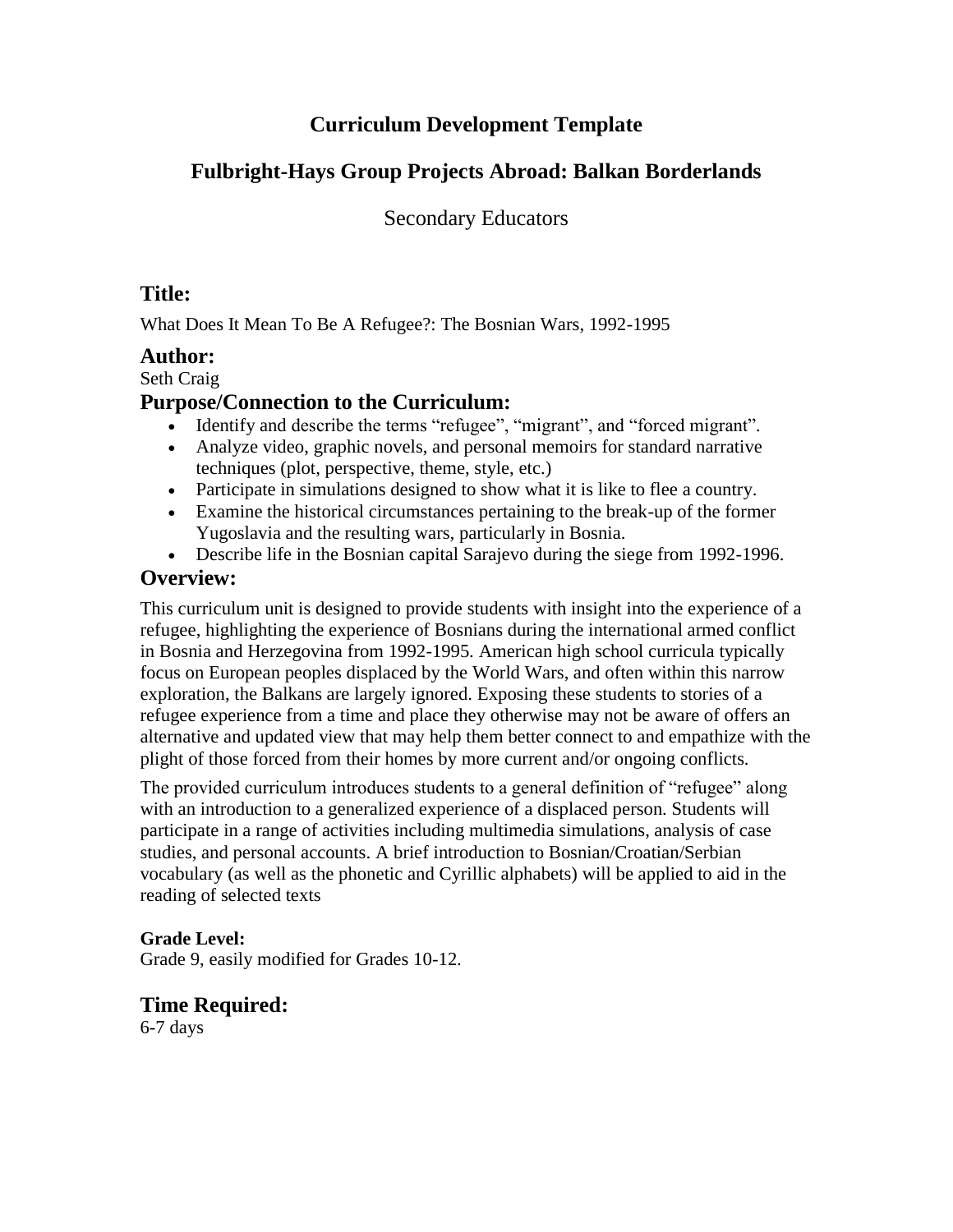## **Targeted Skills - Based on Arizona State Standards:**

Arizona High School ELA Standards:

9.10. RI.2 - Determine a central idea of a text and analyze its development

9-10.RI.6 - Determine an author's point of view or purpose in a text and analyze how an author uses rhetoric

9-10.SL.1 Initiate and participate effectively in a range of collaborative discussions

9-10.W.2 - Write informative/explanatory texts. b. Use precise language and domain-specific vocabulary

Arizona High School Social Studies Standards:

Concept 1: The World in Spatial Terms

PO 2. Interpret maps and images (e.g., political, physical, relief, thematic, Geographic Information Systems [GIS], Landsat).

Concept 3: World in Transition

PO 3. Compare the development of empires (e.g., Roman, Han, Mali, Incan/Inkan, Ottoman) throughout the world

#### **Suggested Procedures:**

#### *Step #1: What is a refugee?*

- Warm-up: Prior to watching the video, ask students to take a couple minutes to write down any words, pictures, thoughts that come to mind when they hear the words: migrant, forced migrant, or refugee.
- Activity: Video "Introduction to the International Refugee Regime"
	- o This video, created for this project by Georgetown University student Grace Benton, aims at introducing students to the international refugee regime and the historical definition of refugee. It focuses on demonstrating that refugees and forced migrants alike are not just mouths to be fed.
	- o Student will [complete worksheet as an activity](https://ccas.georgetown.edu/sites/ccas/files/Lesson%20Plan-%20Introduction%20to%20the%20International%20Refugee%20Regime_1.pdf) while watching the video followed by short answer responses to comprehension/critical analysis questions.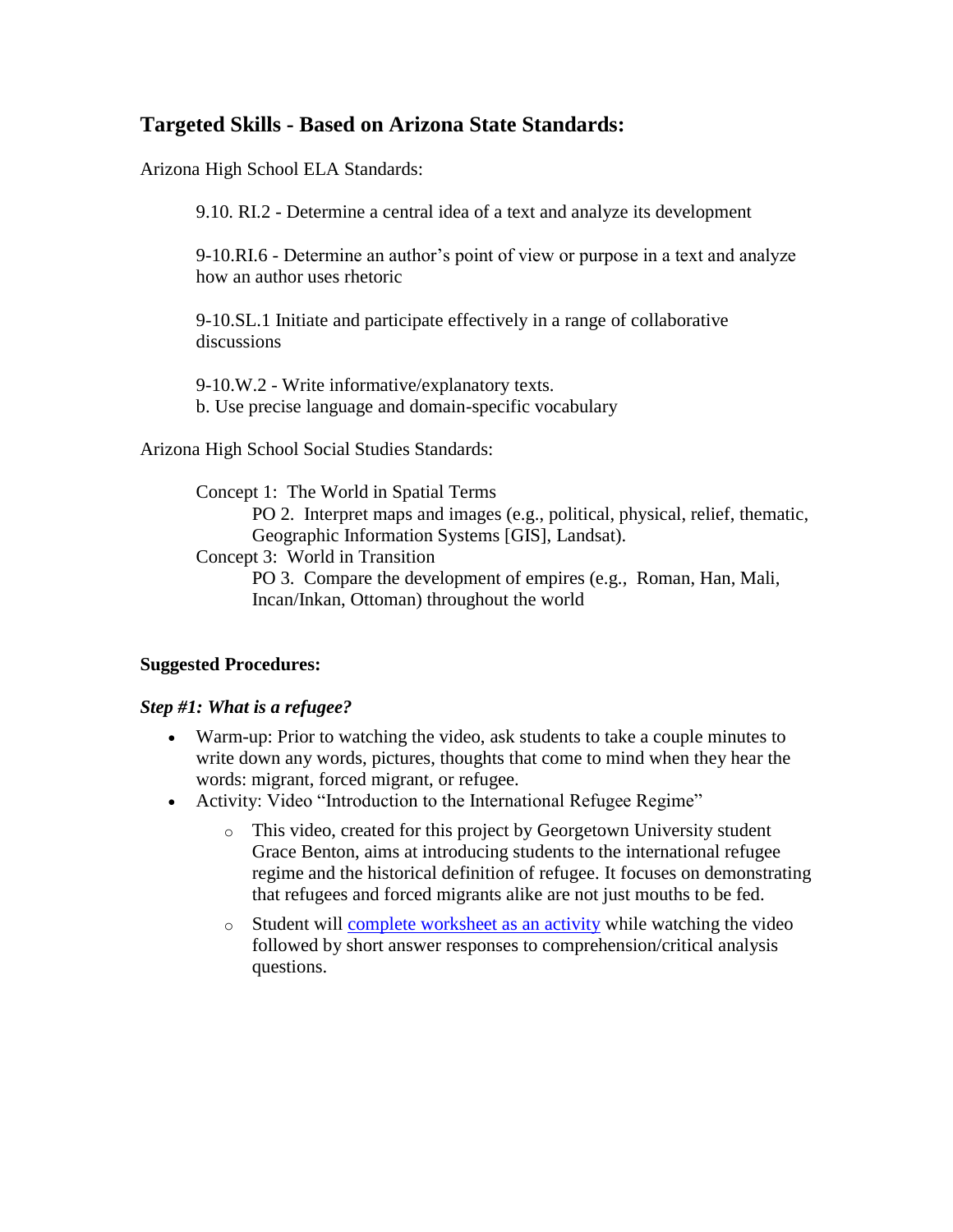#### *Step #2: "Against All Odds" – understanding the refugee experience*

Students will follow through guided sections of the United Nations High Commission for Refugees' interactive online game "Against All Odds" paired with selected activities designed to promote collaboration, discussion, and to enhance the experience of what it is like to flee one's home for the safety of a foreign country.

The "Against All Odds" interactive game offers 12 separate lessons from various stages in the experience of a person forced to leave their home. Below is an example of selected lessons as part of a specific unit. Different lessons may be selected to enhance different focuses.

#### STAGE 1: "THE INTERROGATION!"

*This opening section of the game is set in a very claustrophobic and seemingly dangerous environment. The player sits face to face with a member of the ruling regime and must assert their stance on a number of statements.* 

*Goal: To appreciate the value of human rights in their lives and how little it takes for an unscrupulous regime's actions to become devastating for the country's citizens.*

- o Awareness Exercise
	- Divide the class into groups of 4-5 and ask them to discuss different situations in which oppression may arise. Different groups can work with different themes, such as: being bullied, being subjected to gossip, what you are allowed to like/dislike within the class, how to look or not to look at school, being ignored, being threatened or any other subject you think is relevant to your class.
	- Hold a discussion with the class about how it might feel to be the oppressor or the oppressed in the above scenarios.
	- Goal: To generate knowledge about the possible consequences a regime which undermines its citizen's human rights.
	- Discussion: Should everybody be free? Do students have the right to criticize their classmates? Where should the line be drawn?
- STAGE 2: "LEAVE THE COUNTRY NOW!"

*Goal: To allow students to experience the practical difficulties a refugee faces when trying to escape. It is also intended to make them aware of the decisions one must take in order to leave safely.*

- o Interactive Exercise
	- 1. Split the class into four groups.
	- 2. Assign each group a category, such as relatives, close friends, neighbours and acquaintances.
	- 3. Assign some members of each group different characteristics, such as disability, chronic illness, old age, a very young age, etc.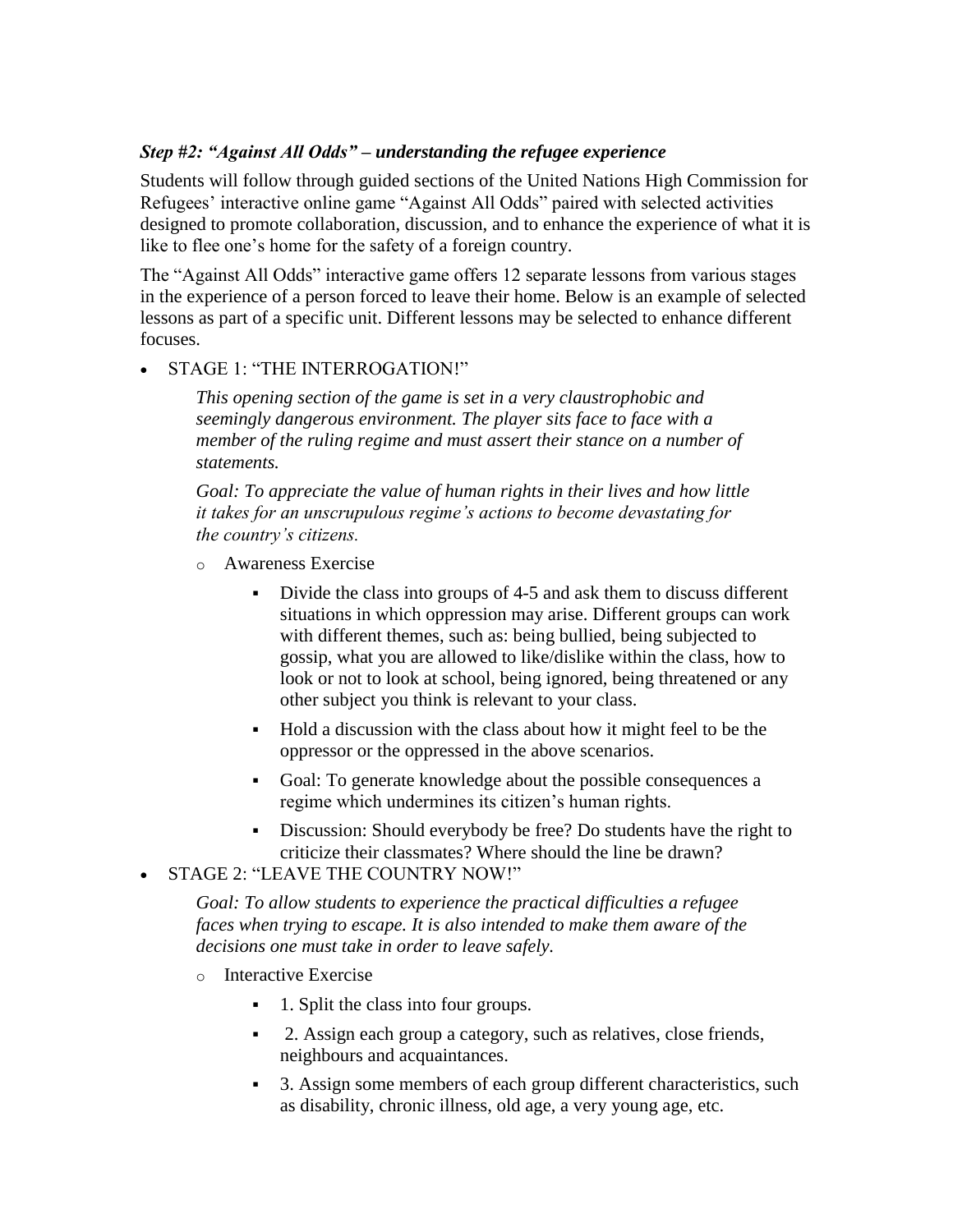- 4. Give each group the same scenario: they must flee but three people in each group (or equivalent number depending on the size of groups) must be left behind.
- 5. Place each group in different corners of the room.
- Can everybody in the group flee together? Should they risk the whole group's safety? Each group must agree on which members will be left behind so as not to put the entire group in jeopardy. Those picked out must stand in the middle of the room and each in turn present reasons why they should be allowed to stay in the group. The group must then decide whether to accept, or reject, their pleas.
- Discuss with your class how it felt to have to leave people behind, knowing that it could be fatal for them to stay in the country. Discuss how it felt to be outvoted and left behind.
- Goal: To increase understanding of the difficult choices a refugee faces.

### STAGE 3: "FIND THE INTERPRETER!"

*This section of the game is set in a refugee center in a country of asylum.* 

*Goal: To make students understand how alienated and vulnerable people become when they cannot communicate with the people around them, yet they need their help. In their home countries asylum seekers have family and a social network. Now, they are often completely alone in their country of asylum. Many asylum seekers also worry about their family's well-being back home.*

- o Comprehension Exercise
	- Ask students to discuss amongst themselves what they would need in order to start their life anew. Many refugees have few belongings with them when they arrive in their new country. Make the class pretend that all they have is the clothes on their back. Then ask each member of the class to explain one additional item that they need. But they are not allowed to talk – only gesticulate, draw on the black board or mime/dramatize without using words.
	- Discuss with the class what feelings you might develop for your homeland if you were forced to move elsewhere. List the items pupils say they would miss on a flip chart.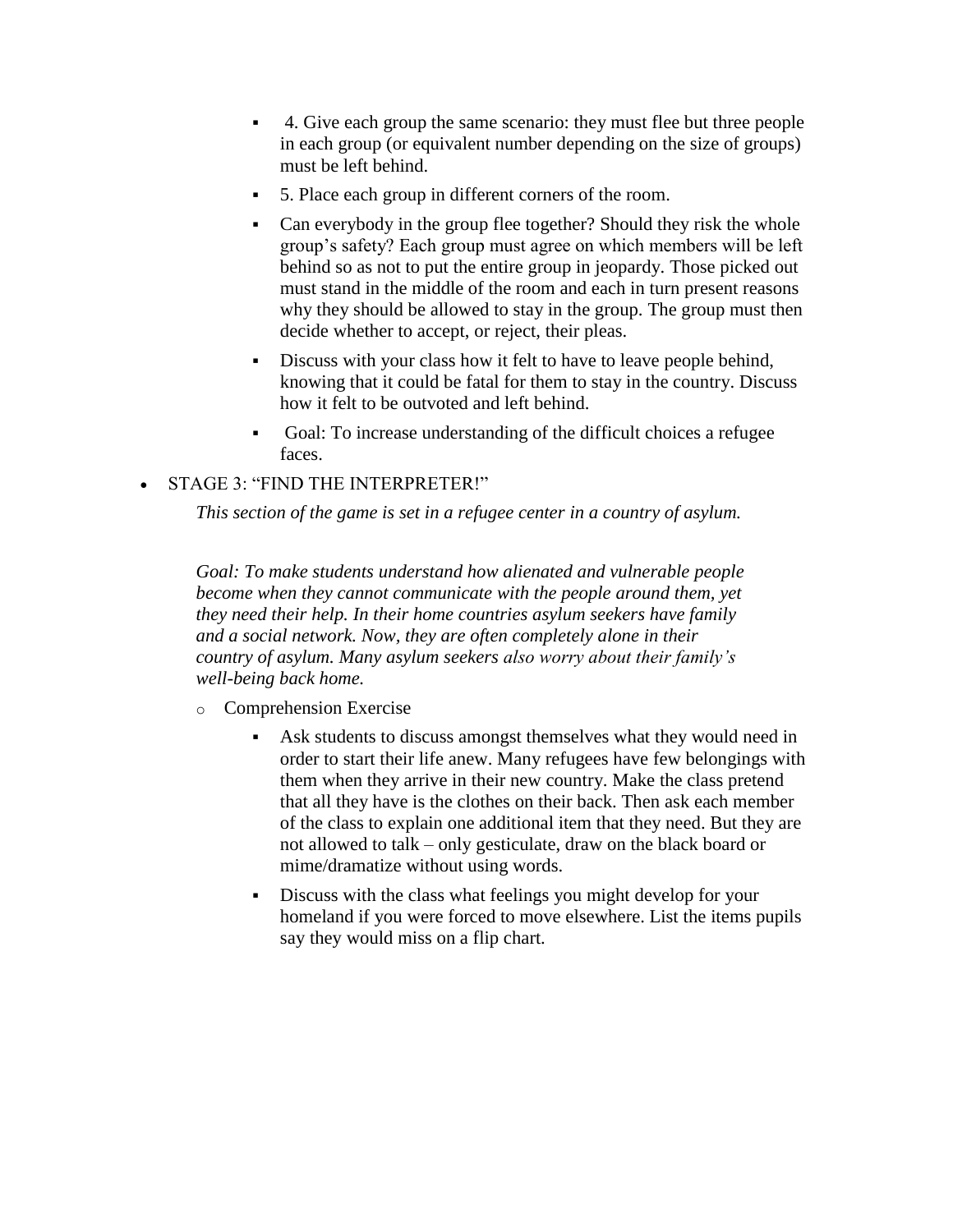#### STAGE 4: "SORT BY ORIGIN!"

In this section of the game, the user gets a chance to realize that much of *what we assume to have originated from our country, actually has not. Trade, population movements and travel have all contributed to customs and products being spread between countries and cultures.*

- o Awareness Exercise
- Our names are a good example of how cultures from around the world have influenced our own over the course of time. Bring books about the origin of names into class, or ask students to search the meaning of their own names and where they come from on the internet. Then ask the students to present their findings to the class and discuss which cultures, countries and religions etc. have influenced their name.

Discuss the significance of a person's name in relation to their identity, how we react to unusual names and how an employer might react to a foreign name.

Many of the most popular names for babies born today in the United Kingdom have foreign origins.

- o Jack: This most probably comes from the French 'Jacques.'
- o Thomas: This comes from the Greek 'Thomas', which itself comes from Aramaic, the language spoken by Jesus.
- o Oliver: This comes originally from Middle Low German, the German language as written and spoken c.1100-c.1500.
- o Joshua: This comes from the Hebrew Yehoshua.
- o Daniel: This also comes from Hebrew; it literally means "God is my judge;" and comes from the Old Testament of the Bible.
- o William: This comes from the Norman Willaume, which comes from the French Guillaume, which itself comes from which comes from Old High German, the ancestor of the modern literary German language. It comes from willio "will" + helma "helmet."
- o Samuel: This popular boys name originates from Late Latin, which came from the Greek Samouel, which came from the Hebrew Shemiel- 'the name of God.'
- o Olivia: This comes from the Italian Olivia, from the Italian word for Olive- 'Oliva.'
- o Jessica: This comes from the Latin Jesca, itself a version of the Greek Ieskha, which in turn comes from Hebrew!
- o Chloe: This name has a simpler history; it originates from the Greek name Khloe, which is the poetic name for "young green shoot" and also the name of a character in Greek mythology.
- o Lucy: This comes from the French Lucie, which comes from the Latin Lucia.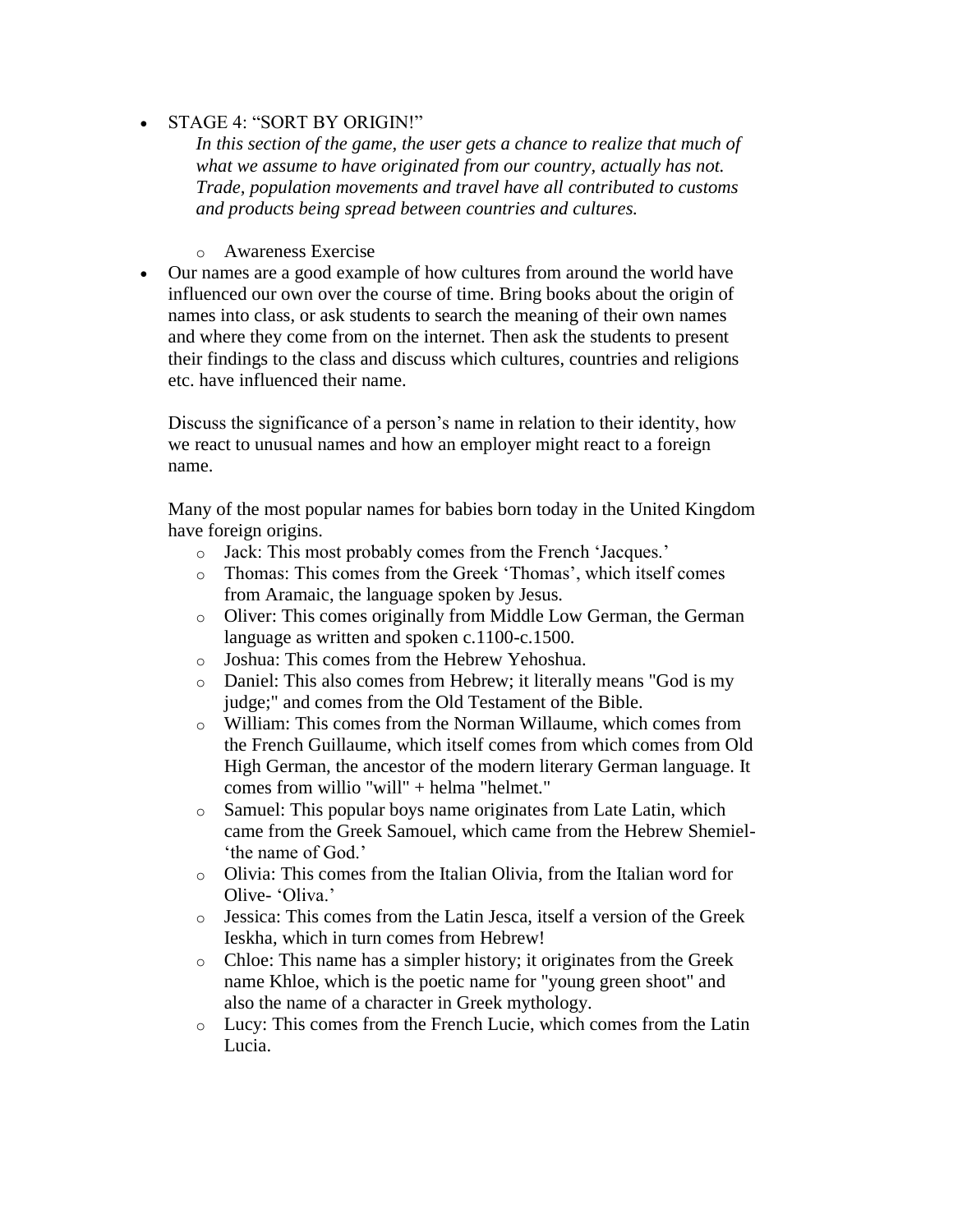- o Hannah: This means "graciousness" and comes from the Hebrew language; it originates from the word Hanan which means "he was gracious."
- o Isabel/ Isabelle: A form of Elizabeth that is thought to have developed in Provence, in the south of France.
- o Abigail: This also comes from the Hebrew Abhigayil, literally "my father is rejoicing," from abh "father" + gil "to rejoice."
- o Amy: This romantic name comes from the Old French Amee, meaning "beloved."
- o Freya: This comes from the UK's Viking ancestry- Freya was the goddess of love and beauty in Norse mythology.
- o Goal: To stimulate conversation and provoke thought over how different cultures, countries and people have affected each other's customs and social development over the course of history.
- Goal: To stimulate conversation and provoke thought over how different cultures, countries and people have affected each other's customs and social development over the course of history.

### *Step #3: Experiences of Bosnian Refugees, 1992-1996*

Students will discover the plight of Bosnians during the Bosnian war via multimedia resources including printed memoir, poetry, video, music, and various selected art pieces.

- Analyze Illustrated Map of Sarajevo during the years of the siege o Identify landmarks of the city
	- o Identify and discuss the significance of
		- Geography/Terrain of the city
			- "Sniper Alley"
			- The airport
			- The Tunnel
- Screen *[Suad I Zivot](https://vimeo.com/196130676)*, a student documentary film chronicling the experience of a refugee of the war now living in Phoenix, Arizona. (*18 minutes)*
	- o Discuss with students which parts of the refugee experience they saw in Suad's story that were also reflected in the "Against All Odds" simulation.
- Read & Annotate selected passages from *The Siege of Sarajevo: 1992- 1996* by Amir [Telibećirović](https://www.goodreads.com/author/show/13648599.Amir_Telibe_irovi_)
- Analyze and discuss the role of artist & musicians during the siege by viewing and interpreting selected works and passages in *Enjoy Sarajevo: Postcards from Sarajevo* by The Trio Design Team